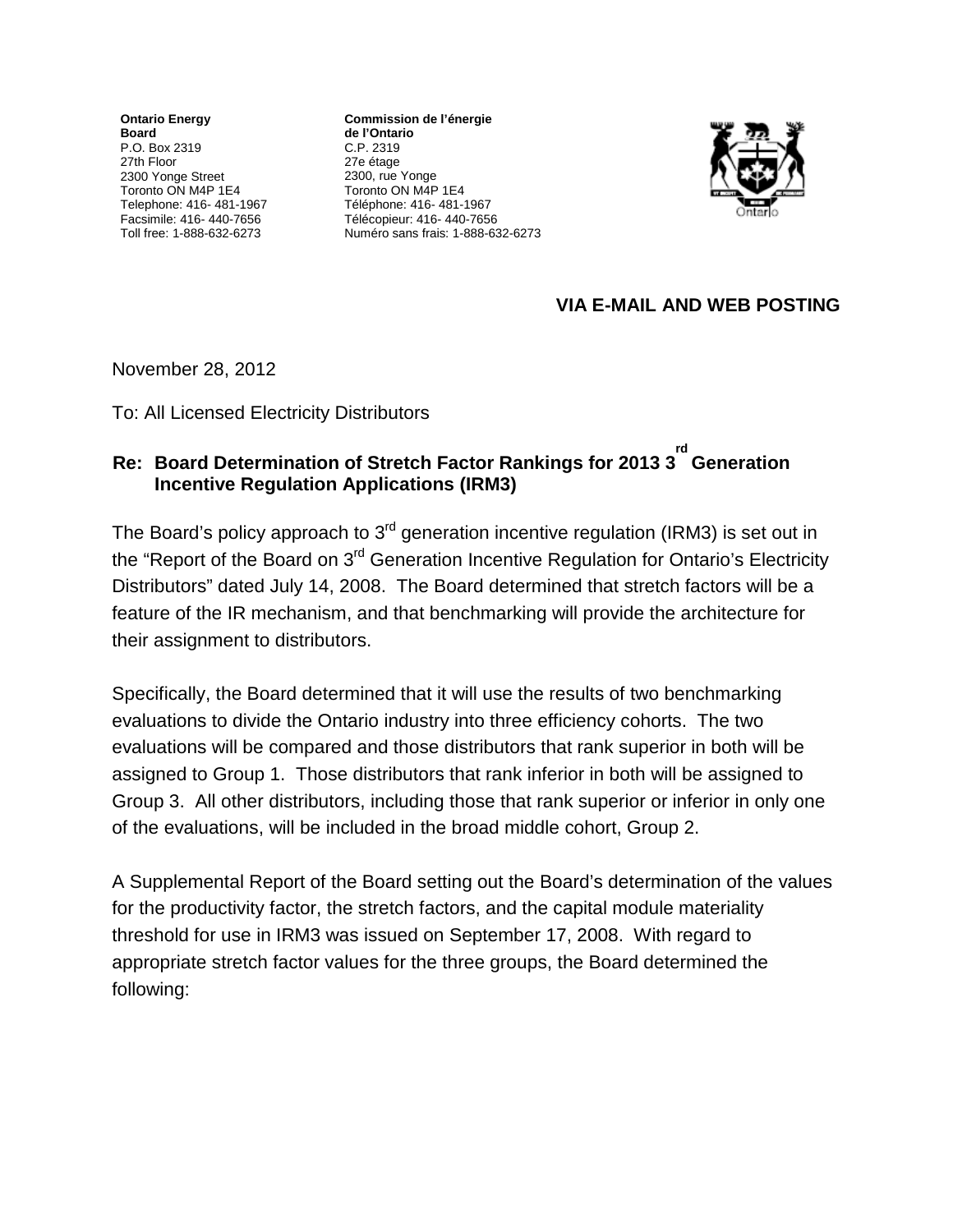| Group | <b>Benchmarking Evaluations</b>                                                                                                   | <b>Stretch Factor Value</b> |
|-------|-----------------------------------------------------------------------------------------------------------------------------------|-----------------------------|
|       | Statistically superior on the econometric<br>benchmarking model and in the top quartile on the<br>unit cost benchmarking model    | 0.2%                        |
| 2     | All other distributors, including those that rank<br>superior or inferior in only one of the evaluations                          | 0.4%                        |
| 3     | Statistically inferior on the econometric<br>benchmarking model and in the bottom quartile on<br>the unit cost benchmarking model | 0.6%                        |

**Table 1: Stretch Factor Values**

The Board confirmed its determinations made on July 14, 2008 on the model it will use to assign stretch factors to distributors and that each year the cohorts for the entire sector will be re-evaluated<sup>[1](#page-1-0)</sup>. This approach recognizes and rewards distributors for efficiency improvements during the term of the IR plan.

As the result of a RFP bid process, the Board chose Power System Engineering, Inc. (PSE) to prepare the stretch factor update analysis for the IRM3 applications. In its report which can be found on the Board's website, PSE has followed the same methodology as for 2009, 2010, 2011 and 2012 stretch factors and has ranked the distributors into three efficiency cohorts.

For the 2013 rate year, the Board has determined and confirmed the following stretch factor assignments for those distributors whose rates are set using IRM3.

 $\overline{a}$ 1

<span id="page-1-0"></span>[http://www.ontarioenergyboard.ca/OEB/Industry/Regulatory+Proceedings/Policy+Initiatives+and+Consultations/3rd+Generation+Inc](http://www.ontarioenergyboard.ca/OEB/Industry/Regulatory+Proceedings/Policy+Initiatives+and+Consultations/3rd+Generation+Incentive+Regulation/3rd+Generation+Incentive+Regulation) [entive+Regulation/3rd+Generation+Incentive+Regulation](http://www.ontarioenergyboard.ca/OEB/Industry/Regulatory+Proceedings/Policy+Initiatives+and+Consultations/3rd+Generation+Incentive+Regulation/3rd+Generation+Incentive+Regulation)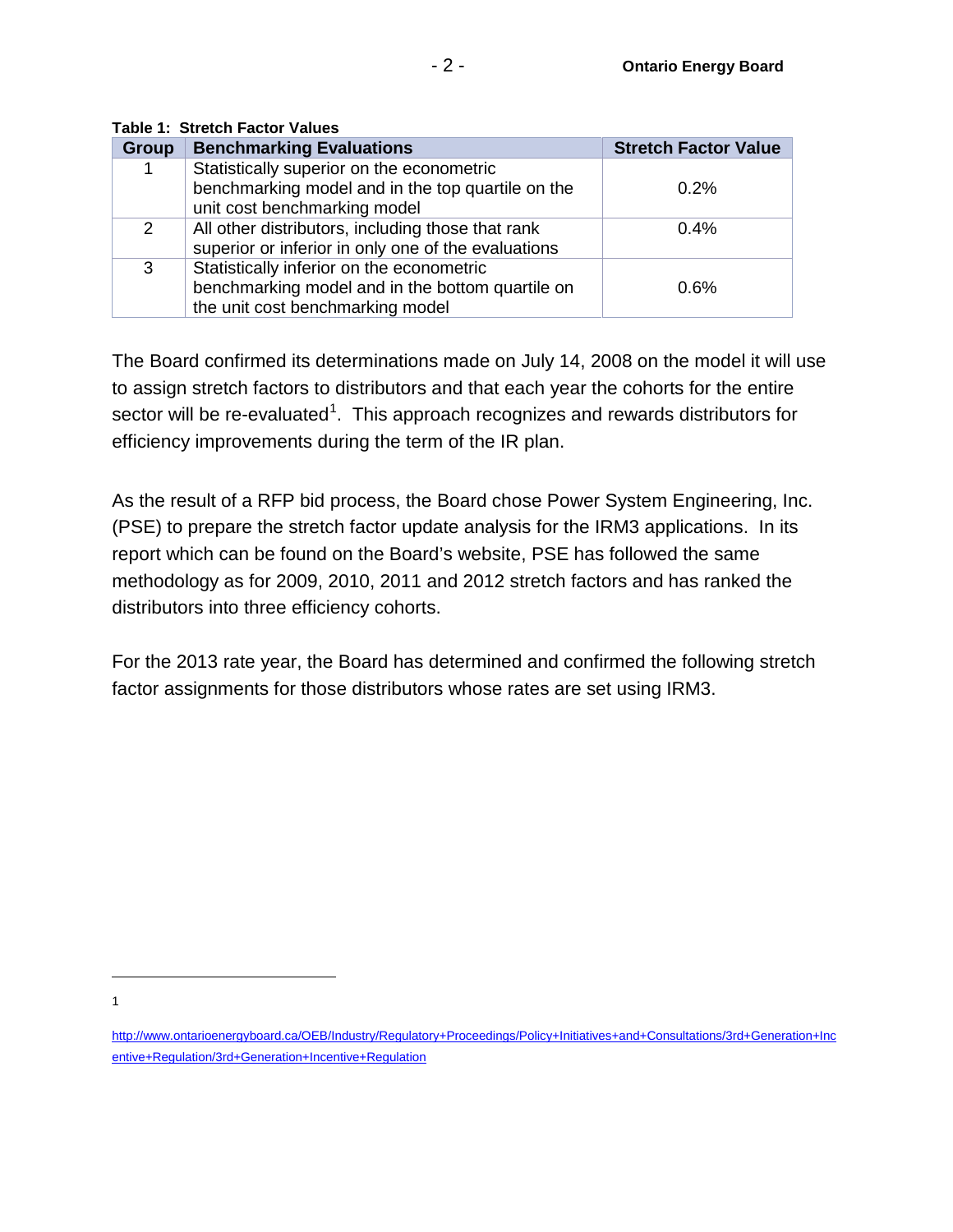| Table 2:  2013 Stretch Factor Assignments for IRM3 Applications  |                             |                       |  |  |
|------------------------------------------------------------------|-----------------------------|-----------------------|--|--|
| <b>Distributor</b>                                               | <b>Stretch Factor Group</b> | <b>Stretch Factor</b> |  |  |
| Entegrus (Chatham-Kent)                                          | 1                           | 0.2%                  |  |  |
| Entegrus (Middlesex Power)                                       | $\mathbf{1}$                | 0.2%                  |  |  |
| Festival Hydro Inc.                                              | $\mathbf{1}$                | 0.2%                  |  |  |
| Grimsby Power Inc.                                               | $\mathbf{1}$                | 0.2%                  |  |  |
| Hydro Hawkesbury Inc.                                            | $\mathbf{1}$                | 0.2%                  |  |  |
| Hydro One Brampton Networks Inc.                                 | $\mathbf{1}$                | 0.2%                  |  |  |
| Kitchener-Wilmot Hydro Inc.                                      | $\mathbf{1}$                | 0.2%                  |  |  |
| North Bay Hydro Distribution Ltd.                                | $\mathbf{1}$                | 0.2%                  |  |  |
| Northern Ontario Wires Inc.                                      | $\mathbf{1}$                | 0.2%                  |  |  |
| Renfrew Hydro Inc.                                               | $\mathbf{1}$                | 0.2%                  |  |  |
| Atikokan Hydro Inc.                                              | $\overline{2}$              | 0.4%                  |  |  |
| <b>Bluewater Power Distribution Corp</b>                         | $\overline{2}$              | 0.4%                  |  |  |
| <b>Brantford Power Inc.</b>                                      | $\overline{2}$              | 0.4%                  |  |  |
| Burlington Hydro Inc.                                            | $\overline{2}$              | 0.4%                  |  |  |
| Cambridge and North Dumfries Hydro                               | $\overline{2}$              | 0.4%                  |  |  |
| Canadian Niagara Power Inc.<br>Fort Erie & Eastern Ontario Power | $\overline{2}$              | 0.4%                  |  |  |
| <b>Chapleau Public Utilities Corporation</b>                     | $\overline{2}$              | 0.4%                  |  |  |
| Cooperative Hydro Embrun Inc.                                    | $\overline{2}$              | 0.4%                  |  |  |
| E.L.K. Energy Inc.                                               | $\overline{2}$              | 0.4%                  |  |  |
| Enersource Hydro Mississauga Inc.                                | $\overline{2}$              | 0.4%                  |  |  |
| EnWin Utilities Ltd.                                             | $\overline{2}$              | 0.4%                  |  |  |
| Espanola Regional Hydro Distribution                             | $\overline{2}$              | 0.4%                  |  |  |
| <b>Essex Powerlines Corporation</b>                              | $\overline{2}$              | 0.4%                  |  |  |

Fort Frances Power Corp. 2 0.4% Greater Sudbury Hydro Inc. 2 0.4% Guelph Hydro Electric Systems Inc. 2 0.4% Haldimand County Hydro Inc. 2 0.4% Halton Hills Hydro Inc. 2 0.4% Hearst Power Distribution Co. Ltd. 2 0.4%

Horizon Utilities Corporation 2 0.4%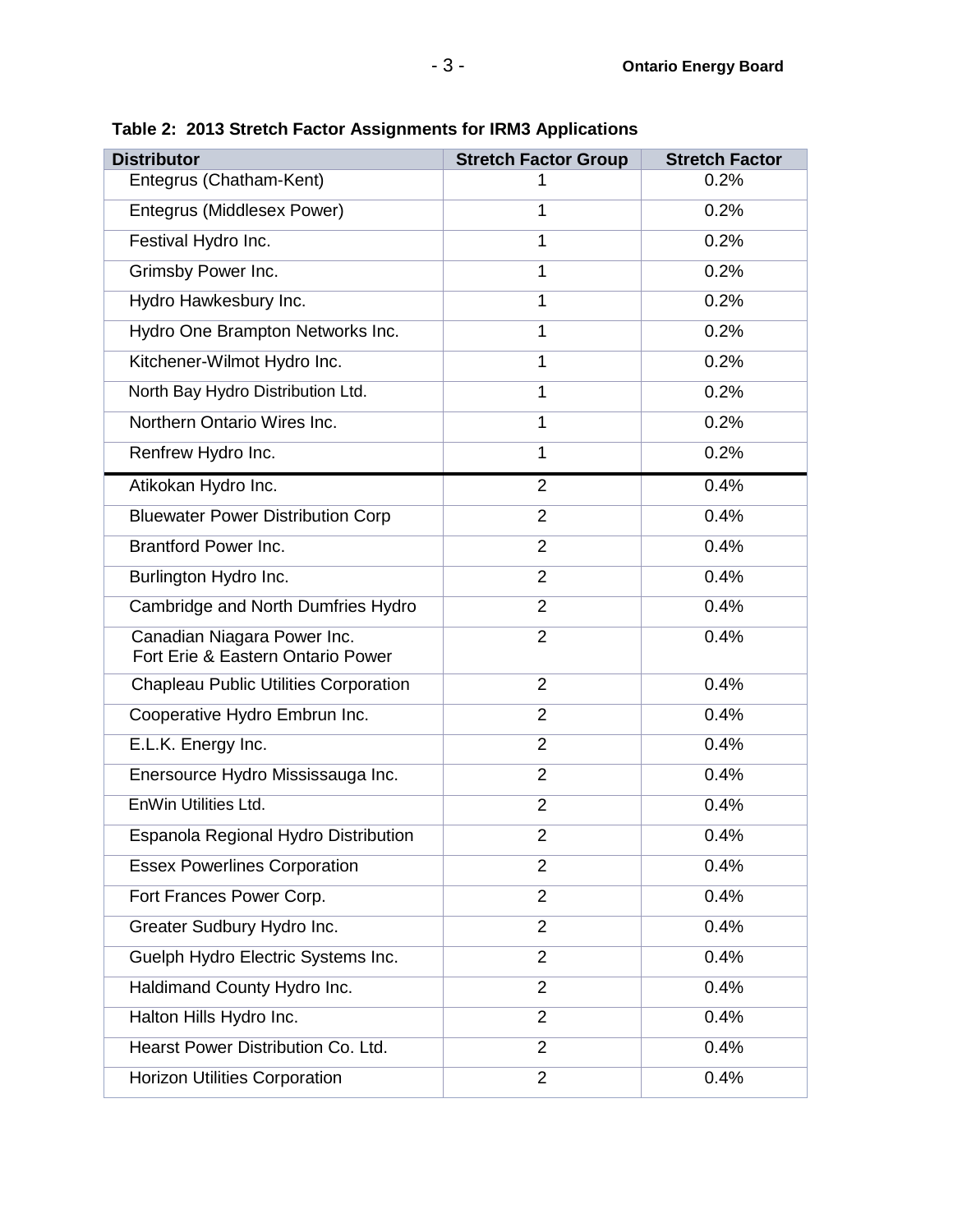| <b>Distributor</b>                         | <b>Stretch Factor Group</b> | <b>Stretch Factor</b> |
|--------------------------------------------|-----------------------------|-----------------------|
| Hydro 2000 Inc.                            | 2                           | 0.4%                  |
| Hydro One Networks Inc.                    | $\overline{2}$              | 0.4%                  |
| <b>Hydro Ottawa Limited</b>                | $\overline{2}$              | 0.4%                  |
| Innisfil Hydro Distribution Systems Inc.   | $\overline{2}$              | 0.4%                  |
| Kenora Hydro Electric Corporation Ltd.     | $\overline{2}$              | 0.4%                  |
| Kingston Hydro Corporation                 | $\overline{2}$              | 0.4%                  |
| <b>Lakefront Utilities Inc.</b>            | $\overline{2}$              | 0.4%                  |
| <b>Lakeland Power Distribution Limited</b> | $\overline{2}$              | 0.4%                  |
| London Hydro Inc.                          | $\overline{2}$              | 0.4%                  |
| <b>Midland Power Utility Corporation</b>   | $\overline{2}$              | 0.4%                  |
| Milton Hydro Distribution Inc.             | $\overline{2}$              | 0.4%                  |
| Newmarket-Tay Power Distribution Ltd.      | $\overline{2}$              | 0.4%                  |
| Niagara Peninsula Energy Inc.              | $\overline{2}$              | 0.4%                  |
| Niagara-on-the-Lake Hydro Inc.             | $\overline{2}$              | 0.4%                  |
| Norfolk Power Distribution Inc.            | $\overline{2}$              | 0.4%                  |
| Oakville Hydro Electricity Distribution    | $\overline{2}$              | 0.4%                  |
| Orangeville Hydro Limited                  | $\overline{2}$              | 0.4%                  |
| Oshawa PUC Networks Inc.                   | $\overline{2}$              | 0.4%                  |
| <b>Ottawa River Power Corporation</b>      | $\overline{2}$              | 0.4%                  |
| Parry Sound Power Corporation              | $\overline{2}$              | 0.4%                  |
| Peterborough Distribution Incorporated     | $\overline{2}$              | 0.4%                  |
| PowerStream Inc. (Barrie & South)          | $\overline{2}$              | 0.4%                  |
| PUC Distribution Inc.                      | $\overline{2}$              | 0.4%                  |
| Rideau St. Lawrence Distribution Inc.      | 2                           | 0.4%                  |
| St. Thomas Energy Inc.                     | $\overline{2}$              | 0.4%                  |
| Sioux Lookout Hydro Inc.                   | $\overline{2}$              | 0.4%                  |
| Thunder Bay Hydro Distribution             | $\overline{2}$              | 0.4%                  |
| Veridian (including Gravenhurst)           | $\overline{2}$              | 0.4%                  |
| Wasaga Distribution Inc.                   | $\overline{2}$              | 0.4%                  |
| Waterloo North Hydro Inc.                  | $\overline{2}$              | 0.4%                  |
| Welland Hydro Electric System Corp.        | $\overline{2}$              | 0.4%                  |
| Westario Power Inc.                        | $\overline{2}$              | 0.4%                  |
| Whitby Hydro Electric Corporation          | $\overline{2}$              | 0.4%                  |